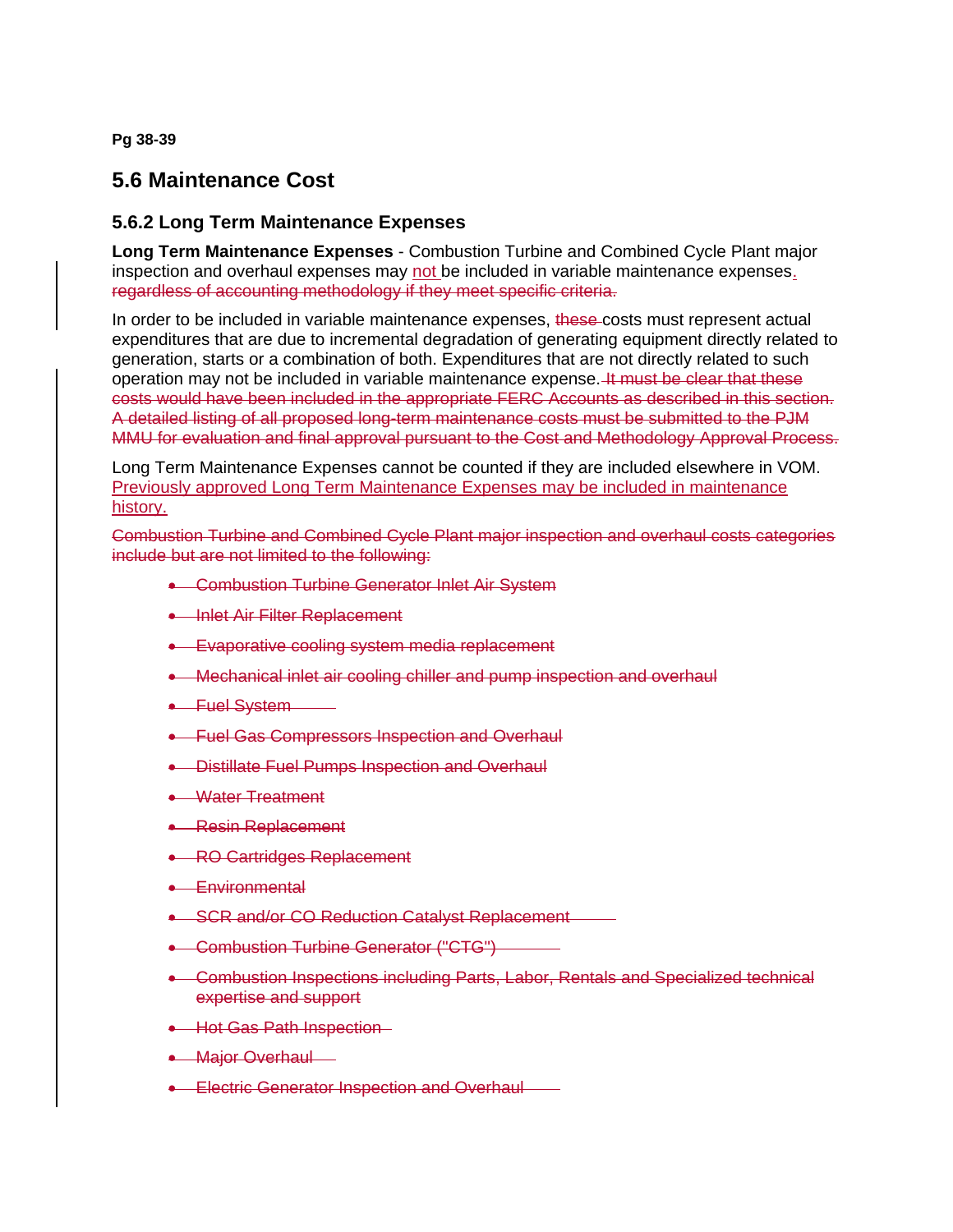- **Heat Recovery Steam Generator ("HRSG")**
- **Chemical Cleaning or Hydro-Blasting of Heat Transfer Surfaces**
- **BFW Pump Inspection and Overhaul**
- **Heat Transfer Surface Replacements**
- Casing Repair and Replacements
- Steam Turbine Generator ("STG")
- **Surface Condenser**
- **•** Condensate Pump Inspection and Overhaul
- **•** Cooling Tower
- **•** Circulation Pump Inspection and Overhaul
- **Cooling Tower Fan Motor and Gearbox Inspection and Overhaul**
- **Replacement of Cooling Tower Fill and Drift Eliminators**

**Pg 44-45**

## **6.6 Maintenance Cost**

**Long Term Maintenance Expenses** - Combustion Turbine and Combined Cycle Plant major inspection and overhaul expenses may not be included in variable maintenance expenses. regardless of accounting methodology if they meet specific criteria.

In order to be included in variable maintenance expenses, these-costs must represent actual expenditures that are due to incremental degradation of generating equipment directly related to generation, starts or a combination of both. Expenditures that are not directly related to such operation may not be included in variable maintenance expense. It must be clear that these costs would have been included in the appropriate FERC Accounts as described in this section. A detailed listing of all proposed long-term maintenance costs must be submitted to the PJM MMU for evaluation and final approval pursuant to the Cost and Methodology Approval Process.

Long Term Maintenance Expenses cannot be counted if they are included elsewhere in VOM. Previously approved Long Term Maintenance Expenses may be included in maintenance history.

Combustion Turbine and Combined Cycle Plant major inspection and overhaul costs categories include but are not limited to the following:

- **Combustion Turbine Generator Inlet Air System**
- Inlet Air Filter Replacement
- **Evaporative cooling system media replacement**
- Mechanical inlet air cooling chiller and pump inspection and overhaul
- **•** Fuel System